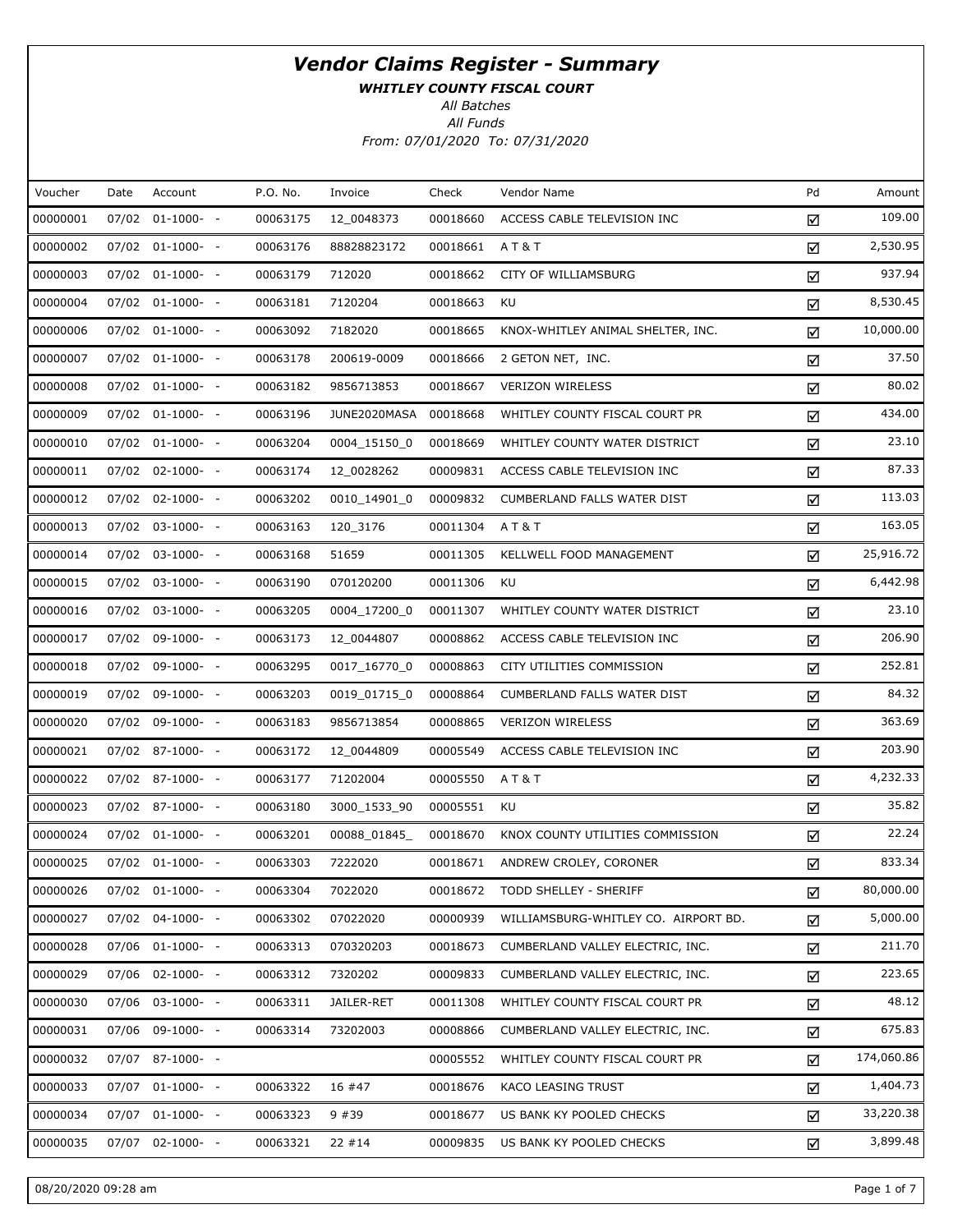WHITLEY COUNTY FISCAL COURT

All Batches

| Voucher  | Date  | Account              | P.O. No. | Invoice      | Check    | Vendor Name                            | Pd | Amount   |
|----------|-------|----------------------|----------|--------------|----------|----------------------------------------|----|----------|
| 00000036 | 07/07 | 09-1000- -           | 00063320 | 19 #28       | 00008868 | KACO LEASING TRUST                     | ☑  | 1,201.04 |
| 00000037 |       | 07/07 09-1000- -     | 00063321 | 20 #21       | 00008869 | US BANK KY POOLED CHECKS               | ☑  | 1,588.44 |
| 00000038 |       | 07/07 13-1000- -     | 00063319 | 23#6         | 00001019 | KACO LEASING TRUST                     | ☑  | 1,363.70 |
| 00000039 |       | 07/07 01-1000- -     | 00063325 | 24 #2        | 00018678 | US BANK KY POOLED CHECKS               | ☑  | 538.74   |
| 00000040 |       | 07/14 01-1000- -     | 00063398 | 000_3174     | 00018679 | A T & T                                | ☑  | 490.63   |
| 00000041 |       | 07/14 01-1000- -     | 00063375 | 07082020     | 00018680 | AT & T MOBILITY                        | ☑  | 605.66   |
| 00000042 |       | 07/14 01-1000- -     | 00063372 | 190681       | 00018681 | <b>DAV</b>                             | ☑  | 214.45   |
| 00000043 |       | 07/14 01-1000- -     | 00063316 | 7620203      | 00018682 | DELTA NATURAL GAS CO., INC.            | ☑  | 152.38   |
| 00000044 | 07/14 | $01-1000-$           | 00063376 | 71020202     | 00018683 | TIME WARNER CABLE                      | ☑  | 223.93   |
| 00000045 |       | 07/14 02-1000- -     | 00063316 | 7620203      | 00009836 | DELTA NATURAL GAS CO., INC.            | ☑  | 34.69    |
| 00000046 |       | 07/14 03-1000- -     | 00063374 | 0012 00020 0 | 00011310 | CITY OF WILLIAMSBURG                   | ☑  | 9,028.61 |
| 00000047 |       | 07/14 03-1000- -     | 00063316 | 7620203      | 00011311 | DELTA NATURAL GAS CO., INC.            | ☑  | 1,263.11 |
| 00000048 | 07/14 | 09-1000- -           | 00063397 | 155060_7     | 00008870 | DELTA NATURAL GAS CO., INC.            | ☑  | 45.06    |
| 00000049 |       | 07/14 09-1000- -     | 00063315 | 807261802063 | 00008871 | TIME WARNER CABLE                      | ☑  | 213.34   |
| 00000050 | 07/14 | 09-1000- -           | 00063396 | 9857947247   | 00008872 | <b>VERIZON WIRELESS</b>                | ☑  | 29.05    |
| 00000051 |       | 07/14 87-1000- -     | 00063395 | 3001675509   | 00005553 | A T & T                                | ☑  | 923.52   |
| 00000052 |       | 07/14 87-1000- -     | 00063371 | 20063235381  | 00005554 | NI GOVERNMENT SERVICES, INC.           | ☑  | 73.73    |
| 00000053 |       | 07/14 87-1000- -     | 00063317 | 070620       | 00005555 | WILLIAMSBURG-WHITLEY CO. AIRPORT BD.   | ☑  | 204.69   |
| 00000054 |       | 07/17 01-1000- -     | 00063472 | 07162020     | 00018684 | WHITLEY COUNTY FISCAL COURT PR         | ☑  | 5,921.90 |
| 00000055 |       | 07/17 02-1000- -     | 00063473 | 7162020      | 00009837 | WHITLEY COUNTY FISCAL COURT PR         | ☑  | 628.10   |
| 00000056 |       | 07/21 01-1000- -     | 00063238 | 7152020      | 00018688 | AARON HAMBLIN                          | ☑  | 18.97    |
| 00000057 |       | 07/21 01-1000- -     | 00063327 | 792020       | 00018689 | AMBER OWENS                            | ☑  | 50.00    |
| 00000058 |       | 07/21 01-1000- -     | 00063310 | 41845        | 00018690 | AMERICAN BUSINESS SYSTEMS              | ☑  | 111.83   |
| 00000059 |       | 07/21 01-1000- -     | 00063344 | 762020       | 00018691 | ANDY MOSES                             | ☑  | 200.00   |
| 00000060 |       | 07/21 01-1000- -     | 00062987 | 03-252038    | 00018692 | <b>AVIZION GLASS</b>                   | ☑  | 1,589.00 |
| 00000061 |       | 07/21 01-1000- -     | 00063378 | 5025         | 00018693 | BILL BERRY'S AUTOBODY COLLISION CENTER | ☑  | 1,590.45 |
| 00000062 |       | $07/21$ $01-1000-$ - | 00063066 | 025928-00    | 00018694 | BISSELL'S, INC.                        | ☑  | 851.68   |
| 00000063 |       | 07/21 01-1000- -     | 00063354 | 170770       | 00018695 | BLUEGRASS/ KESCO INCORPORATED          | ☑  | 580.00   |
| 00000064 |       | $07/21$ $01-1000-$ - | 00063249 | 2896         | 00018696 | BURGAN HEATING AND COOLING             | ☑  | 1,200.00 |
| 00000065 |       | 07/21 01-1000- -     | 00063217 | 1182019      | 00018697 | CANDIDO'S TOWING AND REPAIR            | ☑  | 1,028.00 |
| 00000066 |       | $07/21$ $01-1000-$ - | 00063250 | 6232020      | 00018698 | CAROLYN WILLIS, COUNTY CLERK           | ☑  | 9,213.20 |
| 00000067 |       | 07/21 01-1000- -     | 00063071 | 712020       | 00018699 | DAV                                    | ☑  | 650.00   |
| 00000068 |       | $07/21$ $01-1000-$ - | 00063382 | 7132020      | 00018700 | DAVID OWENS                            | ☑  | 665.17   |
| 00000069 |       | 07/21 01-1000- -     | 00063082 | 295446       | 00018701 | D C ELEVATOR COMPANY, INC.             | ☑  | 1,760.79 |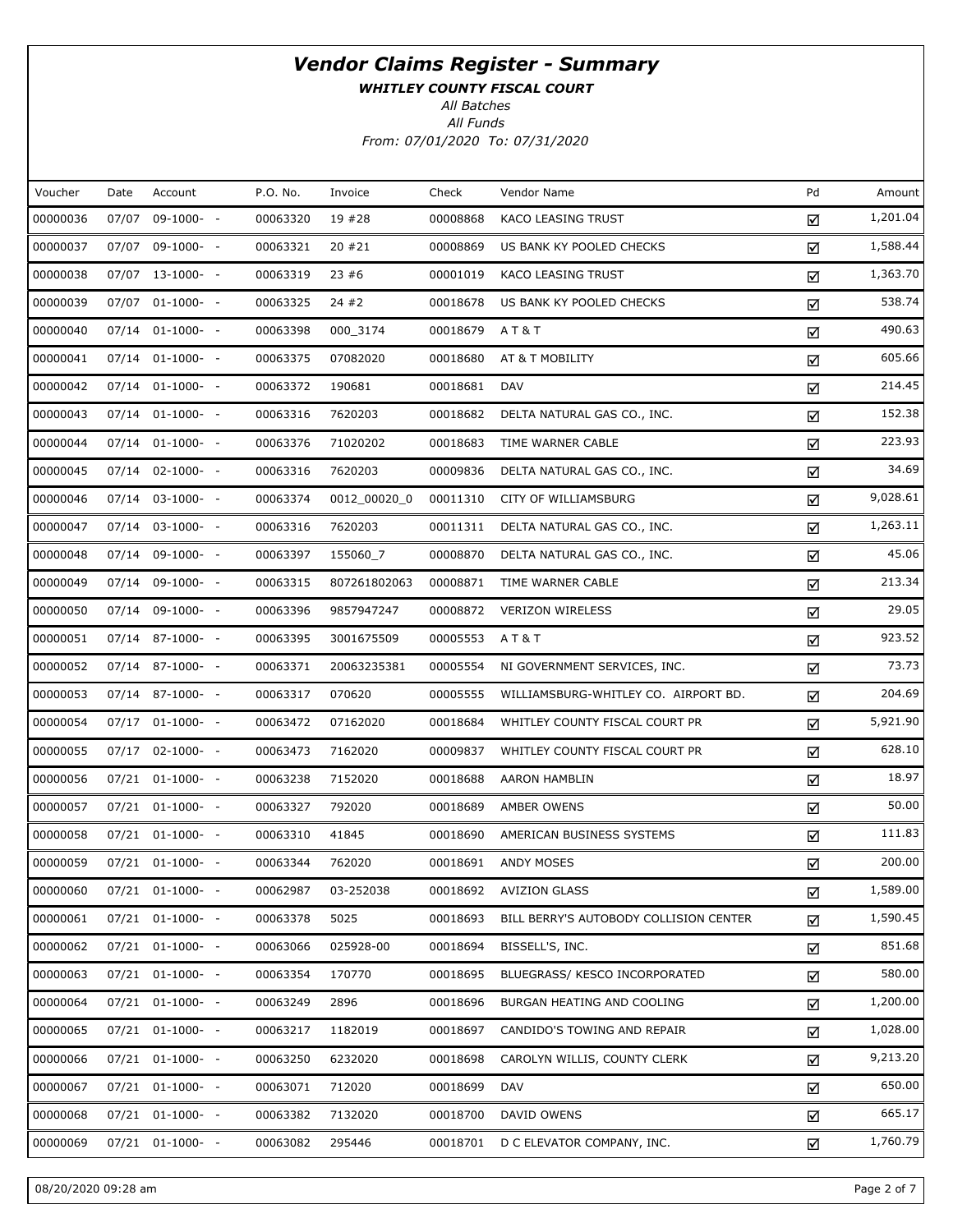WHITLEY COUNTY FISCAL COURT

All Batches

| Voucher  | Date  | Account              | P.O. No. | Invoice      | Check    | Vendor Name                           | Pd | Amount    |
|----------|-------|----------------------|----------|--------------|----------|---------------------------------------|----|-----------|
| 00000070 | 07/21 | $01-1000-$ -         | 00063099 | 645655-0     | 00018702 | ELLISON SANITARY SUPPLY CO., INC.     | ☑  | 342.07    |
| 00000071 |       | 07/21 01-1000- -     | 00063340 | 29140        | 00018703 | EMCON HOME GUARD, INC.                | ☑  | 910.00    |
| 00000072 |       | 07/21 01-1000- -     | 00063296 | ACCT#241     | 00018704 | EZ COUNTRY, INC.                      | ☑  | 1,705.00  |
| 00000073 |       | 07/21 01-1000- -     | 00063224 | KYCOR56401   | 00018705 | <b>FASTENAL COMPANY</b>               | ☑  | 220.00    |
| 00000074 |       | 07/21 01-1000- -     | 00063194 | 41608        | 00018706 | HARP ENTERPRISES, INC.                | ☑  | 24,437.41 |
| 00000075 |       | 07/21 01-1000- -     | 00063097 | 263143       | 00018707 | HIGHBRIDGE SPRING WATER CO, INC.      | ☑  | 19.00     |
| 00000076 |       | 07/21 01-1000- -     | 00063187 | 6262020      | 00018708 | JESSE L PARTIN                        | ☑  | 162.50    |
| 00000077 |       | 07/21 01-1000- -     | 00063345 | 7102020      | 00018709 | JIM THORNTON - 3RD DISTRICT CONSTABLE | ☑  | 200.00    |
| 00000078 |       | 07/21 01-1000- -     | 00063403 | 00           | 00018710 | JOE HILL ELECTRICAL                   | ☑  | 450.00    |
| 00000079 |       | 07/21 01-1000- -     | 00063384 | AR46903      | 00018711 | JOHNCO, INC.                          | ☑  | 26.23     |
| 00000080 |       | 07/21 01-1000- -     | 00063157 | 21682813     | 00018712 | JOHNSON CONTROLS FIRE PROTECTION LP   | ☑  | 2,110.47  |
| 00000081 |       | 07/21 01-1000- -     | 00063165 | <b>JULY</b>  | 00018713 | K A C O ALL LINES FUND                | ☑  | 17,608.25 |
| 00000082 |       | 07/21 01-1000- -     | 00063166 | JULY1        | 00018714 | KACO WORKERS COMPENSATION FUND        | ☑  | 10,359.96 |
| 00000083 |       | 07/21 01-1000- -     | 00063469 | 2020-2021DUE | 00018715 | <b>KACTFO</b>                         | ☑  | 100.00    |
| 00000084 |       | 07/21 01-1000- -     | 00063297 | 280956       | 00018716 | <b>KENWAY DISTRIBUTORS</b>            | ☑  | 215.29    |
| 00000085 |       | 07/21 01-1000- -     | 00063363 | 112814       | 00018717 | LAUREL TERMITE CONTROL                | ☑  | 95.00     |
| 00000086 |       | 07/21 01-1000- -     | 00063380 | 5158650      | 00018718 | LEDFORD'S AUTO BODY                   | ☑  | 5,148.92  |
| 00000087 |       | 07/21 01-1000- -     | 00063399 | 07132020     | 00018719 | LONNIE FOLEY                          | ☑  | 200.00    |
| 00000088 |       | 07/21 01-1000- -     | 00063164 | 1JUL20-30JUN | 00018720 | MCGREGOR & ASSOCIATES, INC.           | ☑  | 150.00    |
| 00000089 |       | 07/21 01-1000- -     | 00063309 | 200377_01    | 00018721 | <b>NEWS JOURNAL</b>                   | ☑  | 5,691.00  |
| 00000090 |       | 07/21 01-1000- -     | 00063328 | 904052473/98 | 00018722 | NORTHERN SAFETY & INDUSTRIAL          | ☑  | 295.00    |
| 00000091 |       | 07/21 01-1000- -     | 00063089 | 62220        | 00018723 | PASCUAL R. WHITE JR.                  | ☑  | 786.60    |
| 00000092 |       | 07/21 01-1000- -     | 00063193 | INV81950     | 00018724 | PRECISION DUPLICATING SOLUTIONS INC   | ☑  | 200.62    |
| 00000093 |       | 07/21 01-1000- -     | 00062971 | 101652       | 00018725 | <b>QUALITY CARE AUTO SERVICE</b>      | ☑  | 36.95     |
| 00000094 |       | 07/21 01-1000- -     | 00063300 | 8476205      | 00018726 | <b>QUILL CORPORATION</b>              | ☑  | 464.97    |
| 00000095 |       | 07/21 01-1000- -     | 00063381 | 792020       | 00018727 | ROEDING INSURANCE                     | ☑  | 1,501.75  |
| 00000096 |       | $07/21$ $01-1000-$ - | 00063337 | 782020       | 00018728 | RON BOWLING                           | ☑  | 200.00    |
| 00000097 |       | 07/21 01-1000- -     | 00063383 | 038576       | 00018729 | SOUTHEAST APPARATUS, LLC              | ☑  | 2,400.00  |
| 00000098 |       | $07/21$ $01-1000-$ - | 00063160 | 2020-21      | 00018730 | <b>SWACK</b>                          | ☑  | 75.00     |
| 00000099 |       | 07/21 01-1000- -     | 00063349 | 26879        | 00018731 | THERMAL EQUIPMENT SERVICE CO.         | ☑  | 925.50    |
| 00000100 |       | $07/21$ $01-1000-$ - | 00063401 | 7102020      | 00018732 | TODD SHELLEY - SHERIFF                | ☑  | 185.90    |
| 00000101 |       | 07/21 01-1000- -     | 00062972 | 2006-262858  | 00018733 | W D BRYANT & SONS INC.                | ☑  | 716.56    |
| 00000102 |       | 07/21 01-1000- -     | 00063370 | 66218600     | 00018734 | <b>WEX BANK</b>                       | ☑  | 494.33    |
| 00000103 |       | 07/21 01-1000- -     | 00063095 | 010593158    | 00018735 | XEROX CORPORATION                     | ☑  | 318.92    |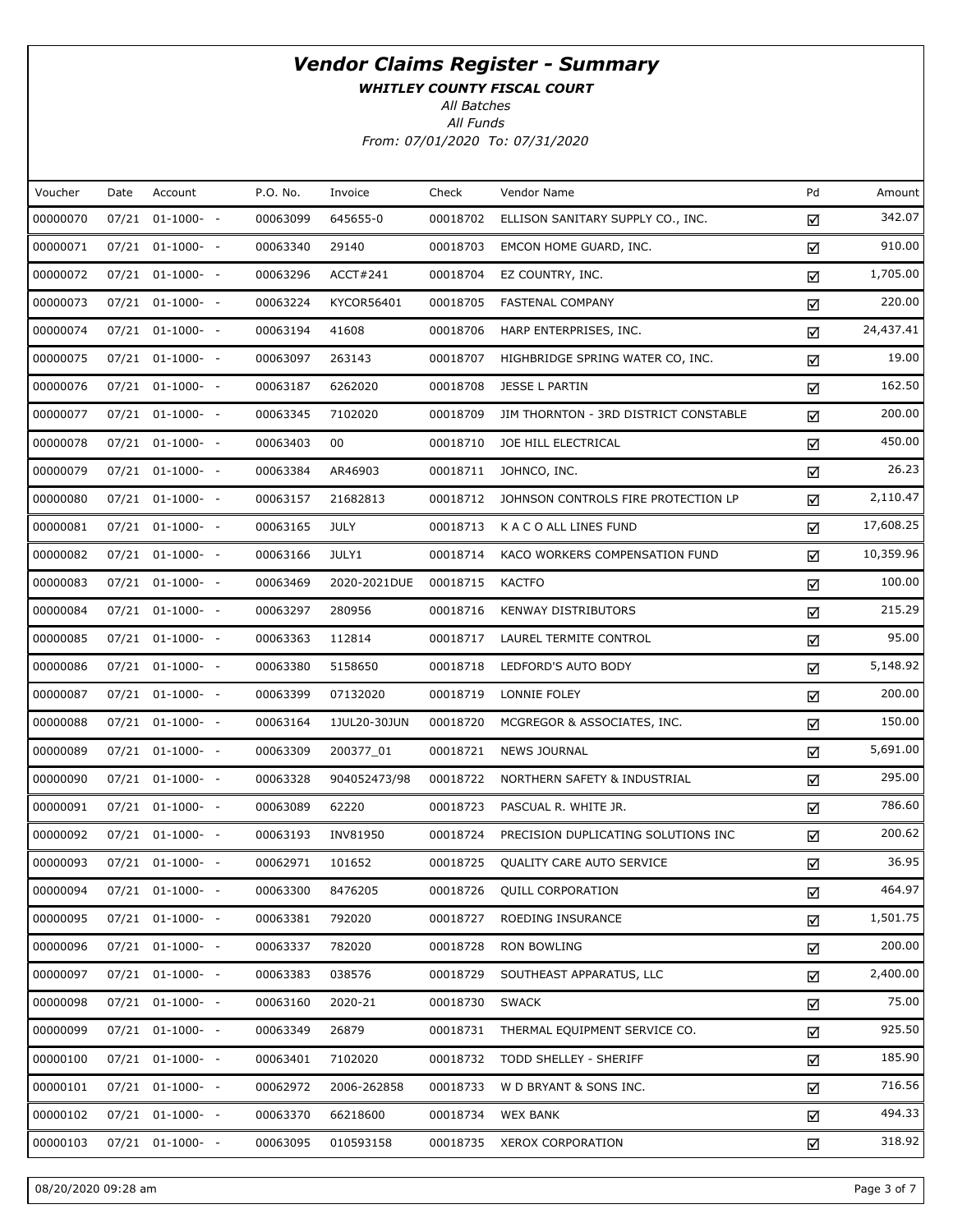WHITLEY COUNTY FISCAL COURT

All Batches

| Voucher  | Date  | Account               | P.O. No. | Invoice      | Check    | Vendor Name                            | Pd | Amount    |
|----------|-------|-----------------------|----------|--------------|----------|----------------------------------------|----|-----------|
| 00000104 | 07/21 | $02 - 1000 - -$       | 00062967 | 10413454     | 00009839 | AIR HYDRO POWER                        | ☑  | 77.80     |
| 00000105 |       | $07/21$ $02-1000$ - - | 00063153 | 1017055206   | 00009840 | ARAMARK UNIFROM SERVICES               | ☑  | 1,302.20  |
| 00000106 |       | $07/21$ $02-1000$ - - | 00062952 | 16742        | 00009841 | ATS CONSTRUCTION                       | ☑  | 2,556.54  |
| 00000107 |       | $07/21$ $02-1000$ - - | 00063100 | 025969-00    | 00009842 | BISSELL'S, INC.                        | ☑  | 112.98    |
| 00000108 |       | $07/21$ $02-1000$ - - | 00062955 | 4241         | 00009843 | CANADA AUTO PARTS                      | ☑  | 1,885.08  |
| 00000109 |       | $07/21$ $02-1000$ - - | 00063167 | 07162020     | 00009844 | <b>CHARLES MILES</b>                   | ☑  | 1,334.10  |
| 00000110 |       | $07/21$ $02-1000-$ -  | 00063094 | 7291886      | 00009845 | <b>CSX TRANSPORTATION</b>              | ☑  | 1,521.13  |
| 00000111 |       | $07/21$ $02-1000-$ -  | 00063143 | 6782695      | 00009846 | G & C SUPPLY CO. INC.                  | ☑  | 148.37    |
| 00000112 |       | $07/21$ $02-1000-$ -  | 00063117 | 193665       | 00009847 | G & S TIRE INC.                        | ☑  | 1,150.58  |
| 00000113 |       | $07/21$ $02-1000-$ -  | 00063346 | 280455       | 00009848 | HIGHBRIDGE SPRING WATER CO, INC.       | ☑  | 39.85     |
| 00000114 |       | $07/21$ $02-1000-$ -  | 00063062 | 461499       | 00009849 | HINKLE CONTRACTING COMPANY LLC         | ☑  | 10,472.23 |
| 00000115 |       | $07/21$ $02-1000-$ -  | 00063154 | 254111       | 00009850 | <b>HOLSTON GASES</b>                   | ☑  | 147.60    |
| 00000116 |       | $07/21$ $02-1000-$ -  | 00063056 | 51774        | 00009851 | INTERSTATE CONSTRUCTION PRODUCTS       | ☑  | 1,350.00  |
| 00000117 |       | $07/21$ $02-1000-$ -  | 00063188 | 62620201     | 00009852 | JESSE L PARTIN                         | ☑  | 837.50    |
| 00000118 |       | $07/21$ $02-1000-$ -  | 00062990 | 101717       | 00009853 | JOHNNY WHEELS OF WILLIAMSBURG, INC     | ☑  | 201.51    |
| 00000119 |       | $07/21$ $02-1000-$ -  | 00063165 | <b>JULY</b>  | 00009854 | K A C O ALL LINES FUND                 | ☑  | 2,685.48  |
| 00000120 |       | $07/21$ $02-1000-$ -  | 00063166 | JULY1        | 00009855 | KACO WORKERS COMPENSATION FUND         | ☑  | 8,202.01  |
| 00000121 |       | $07/21$ $02-1000-$ -  | 00063078 | 3149193      | 00009856 | LYKINS OIL COMPANY                     | ☑  | 4,951.96  |
| 00000122 |       | $07/21$ $02-1000-$ -  | 00063136 | 377358       | 00009857 | <b>OWENS AUTO PARTS</b>                | ☑  | 36.25     |
| 00000123 |       | $07/21$ $02-1000-$ -  | 00063142 | 15258        | 00009858 | T & H TOWING                           | ☑  | 600.00    |
| 00000124 |       | $07/21$ $02-1000-$ -  | 00063093 | 180737638003 | 00009859 | UNITED RENTALS                         | ☑  | 2,790.60  |
| 00000125 |       | $07/21$ $02-1000-$ -  | 00063385 | 7132020      | 00009860 | WHITLEY COUNTY FISCAL COURT            | ☑  | 4,554.00  |
| 00000126 |       | 07/21 02-1000- -      | 00062966 | 2006-261749  | 00009861 | W D BRYANT & SONS INC.                 | ☑  | 3,866.07  |
| 00000127 |       | $07/21$ $02-1000-$ -  | 00063226 | 2007-282243  | 00009862 | W D BRYANT & SONS INC.                 | ☑  | 1,340.25  |
| 00000128 |       | $07/21$ $02-1000-$ -  | 00063370 | 66218600     | 00009863 | <b>WEX BANK</b>                        | ☑  | 167.27    |
| 00000129 |       | $07/21$ $02-1000-$ -  | 00062970 | INV01384740  | 00009864 | WHAYNE SUPPLY COMPANY                  | ☑  | 442.71    |
| 00000130 |       | $07/21$ $03-1000-$ -  | 00063357 | 4649         | 00011313 | <b>BEST TERMITE &amp; PEST</b>         | ☑  | 120.00    |
| 00000131 |       | $07/21$ $03-1000-$ -  | 00063379 | 5076         | 00011314 | BILL BERRY'S AUTOBODY COLLISION CENTER | ☑  | 3,521.92  |
| 00000132 |       | $07/21$ $03-1000-$ -  | 00062993 | 025968-00    | 00011315 | BISSELL'S, INC.                        | ☑  | 176.35    |
| 00000133 |       | $07/21$ $03-1000-$ -  | 00063364 | 015125       | 00011316 | DUGGERS SEPTIC CLEANING                | ☑  | 210.00    |
| 00000134 |       | $07/21$ $03-1000-$ -  | 00063085 | 647210       | 00011317 | ELLISON SANITARY SUPPLY CO., INC.      | ☑  | 85.68     |
| 00000135 |       | $07/21$ $03-1000$ - - | 00063394 | 27353231     | 00011318 | GREAT AMERICA FINANCIAL SERVICES, CORP | ☑  | 197.97    |
| 00000136 |       | $07/21$ $03-1000-$ -  | 00062961 | 3103/3201    | 00011319 | HARDEE'S                               | ☑  | 24.00     |
| 00000137 |       | $07/21$ 03-1000- -    | 00063347 | 280472       | 00011320 | HIGHBRIDGE SPRING WATER CO, INC.       | ☑  | 49.20     |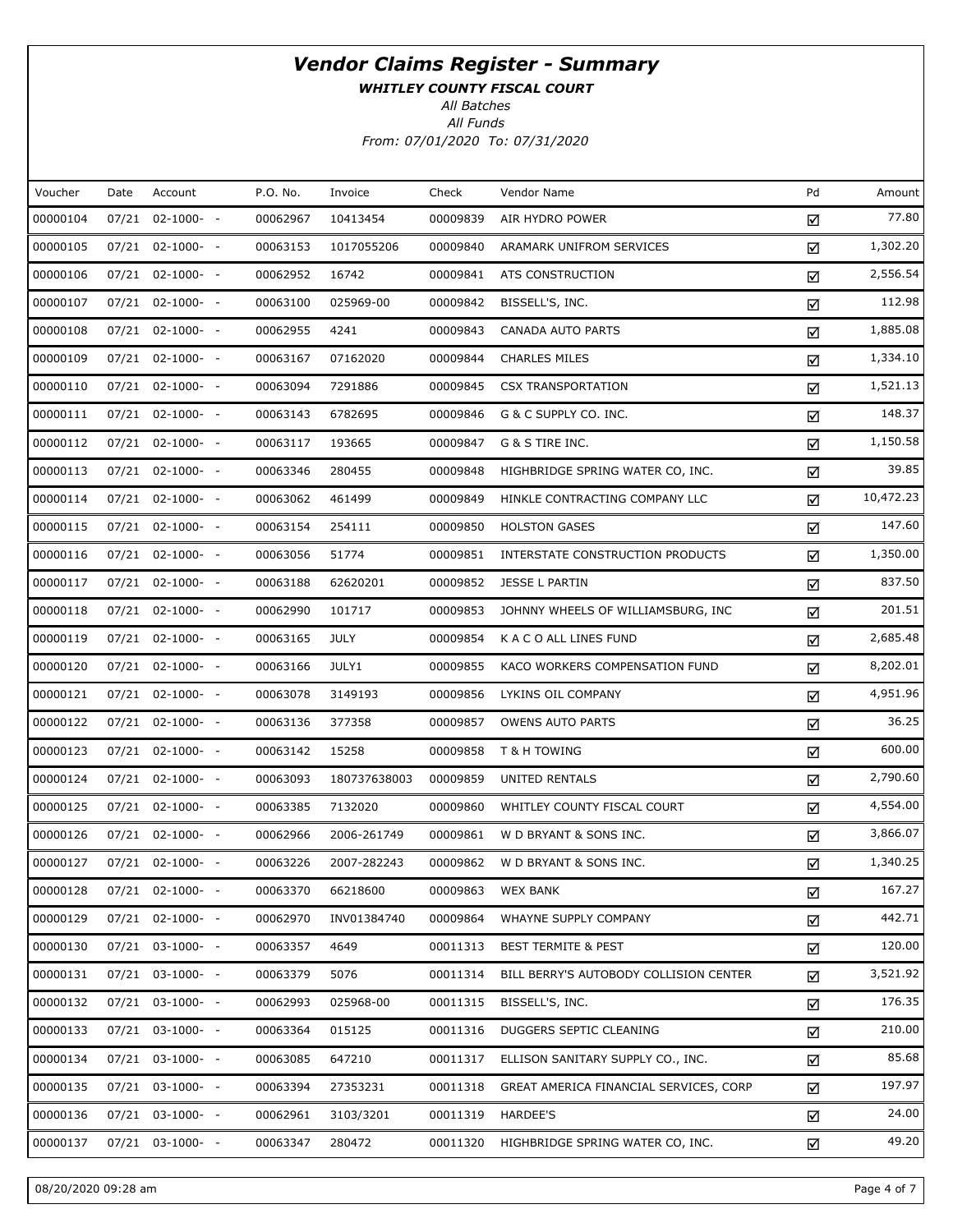WHITLEY COUNTY FISCAL COURT

All Batches

| Voucher  | Date  | Account              | P.O. No. | Invoice      | Check    | Vendor Name                      | Pd | Amount     |
|----------|-------|----------------------|----------|--------------|----------|----------------------------------|----|------------|
| 00000138 | 07/21 | $03-1000- -$         | 00063080 | 34547808     | 00011321 | <b>HOBART CORP</b>               | ☑  | 921.52     |
| 00000139 |       | 07/21 03-1000- -     | 00063353 | AR47302      | 00011322 | JOHNCO, INC.                     | ☑  | 262.40     |
| 00000140 |       | $07/21$ $03-1000-$ - | 00062962 | 496440       | 00011323 | JONES PIT STOP                   | ☑  | 595.82     |
| 00000141 |       | 07/21 03-1000- -     | 00063165 | <b>JULY</b>  | 00011324 | K A C O ALL LINES FUND           | ☑  | 10,380.84  |
| 00000142 |       | $07/21$ $03-1000-$ - | 00063166 | JULY1        | 00011325 | KACO WORKERS COMPENSATION FUND   | ☑  | 6,166.47   |
| 00000143 |       | 07/21 03-1000- -     | 00063090 | DOC#171971   | 00011326 | MARLIN                           | ☑  | 681.80     |
| 00000144 |       | $07/21$ $03-1000-$ - | 00063075 | 176055       | 00011327 | NORVEX SUPPLY INC                | ☑  | 2,510.90   |
| 00000145 |       | 07/21 03-1000- -     | 00063197 | 7/1/20       | 00011328 | PREFERRED LAB SERVICE            | ☑  | 300.00     |
| 00000146 |       | $07/21$ $03-1000-$ - | 00062935 | 101646       | 00011329 | QUALITY CARE AUTO SERVICE        | ☑  | 1,365.69   |
| 00000147 |       | 07/21 03-1000- -     | 00062685 | 1120718      | 00011330 | REM COMPANY, INC.                | ☑  | 578.65     |
| 00000148 |       | $07/21$ $03-1000-$ - | 00063358 | BASE38743    | 00011331 | SOUTHERN HEALTH PARTNERS INC     | ☑  | 28,868.55  |
| 00000149 |       | 07/21 03-1000- -     | 00062965 | 26699        | 00011332 | THERMAL EQUIPMENT SERVICE CO.    | ☑  | 1,007.90   |
| 00000150 |       | $07/21$ $03-1000-$ - | 00062979 | 369285       | 00011333 | TIMEKEEPING SYSTEMS              | ☑  | 112.93     |
| 00000151 |       | 07/21 03-1000- -     | 00063484 | 519742       | 00011334 | TRACTOR SUPPLY CO                | ☑  | 436.31     |
| 00000152 |       | 07/21 03-1000- -     | 00062973 | 2006-263304  | 00011335 | W D BRYANT & SONS INC.           | ☑  | 159.53     |
| 00000153 |       | 07/21 03-1000- -     | 00062963 | 3232         | 00011336 | WENDY'S OF BOWLING GREEN, INC.   | ☑  | 14.94      |
| 00000154 |       | 07/21 03-1000- -     | 00063370 | 66218600     | 00011337 | <b>WEX BANK</b>                  | ☑  | 829.44     |
| 00000155 |       | 07/21 04-1000- -     | 00063208 | 60152        | 00000940 | WASCON, INC.                     | ☑  | 17,857.83  |
| 00000156 |       | 07/21 07-1000- -     | 00063369 | DAL ROAD     | 00000130 | KING-CRETE DRILLING INC          | ☑  | 106,528.80 |
| 00000157 |       | 07/21 09-1000- -     | 00063308 | 6236         | 00008874 | 911 BILLING SERVICE              | ☑  | 18,507.13  |
| 00000158 |       | 07/21 09-1000- -     | 00063070 | 07/01/2020   | 00008875 | <b>ALBERT JACKSON</b>            | ☑  | 100.00     |
| 00000159 |       | 07/21 09-1000- -     | 00063103 | 555860       | 00008876 | BISSELL'S, INC.                  | ☑  | 119.98     |
| 00000160 |       | 07/21 09-1000- -     | 00063002 | 83647546     | 00008877 | BOUND TREE MEDICAL, LLC          | ☑  | 6,155.30   |
| 00000161 |       | 07/21 09-1000- -     | 00063200 | 20-0617      | 00008878 | DR. P'S AUTO CLINIC              | ☑  | 382.87     |
| 00000162 |       | 07/21 09-1000- -     | 00063110 | 2178762 & 63 | 00008879 | EMERGENCY MEDICAL PRODUCTS, INC  | ☑  | 4,201.38   |
| 00000163 |       | 07/21 09-1000- -     | 00063306 | 140652       | 00008880 | ENVIRONMENTAL WASTE SYSTEMS, LLC | ☑  | 280.00     |
| 00000164 |       | 07/21 09-1000- -     | 00062969 | F109901COPY  | 00008881 | EVER DIXIE EMS SUPPLY CO.        | ☑  | 1,214.94   |
| 00000165 |       | 07/21 09-1000- -     | 00063232 | 20202239     | 00008882 | FIRST RESPONSE OF THE BLUEGRASS  | ☑  | 140.00     |
| 00000166 |       | 07/21 09-1000- -     | 00063293 | 609000004759 | 00008883 | FLEETMATICS USA, LLC             | ☑  | 300.00     |
| 00000167 | 07/21 | 09-1000- -           | 00063068 | 307610246    | 00008884 | HEALTH CARE LOGISTICS            | ☑  | 798.09     |
| 00000168 |       | 07/21 09-1000- -     | 00063470 | 292515       | 00008885 | HIGHBRIDGE SPRING WATER CO, INC. | ☑  | 26.85      |
| 00000169 | 07/21 | 09-1000- -           | 00063065 | 243478       | 00008886 | <b>HOLSTON GASES</b>             | ☑  | 3,594.20   |
| 00000170 |       | 07/21 09-1000- -     | 00063112 | 327566       | 00008887 | JOHNNY WHEELS OF CORBIN          | ☑  | 167.17     |
| 00000171 |       | 07/21 09-1000- -     | 00063165 | <b>JULY</b>  | 00008888 | K A C O ALL LINES FUND           | ☑  | 3,522.56   |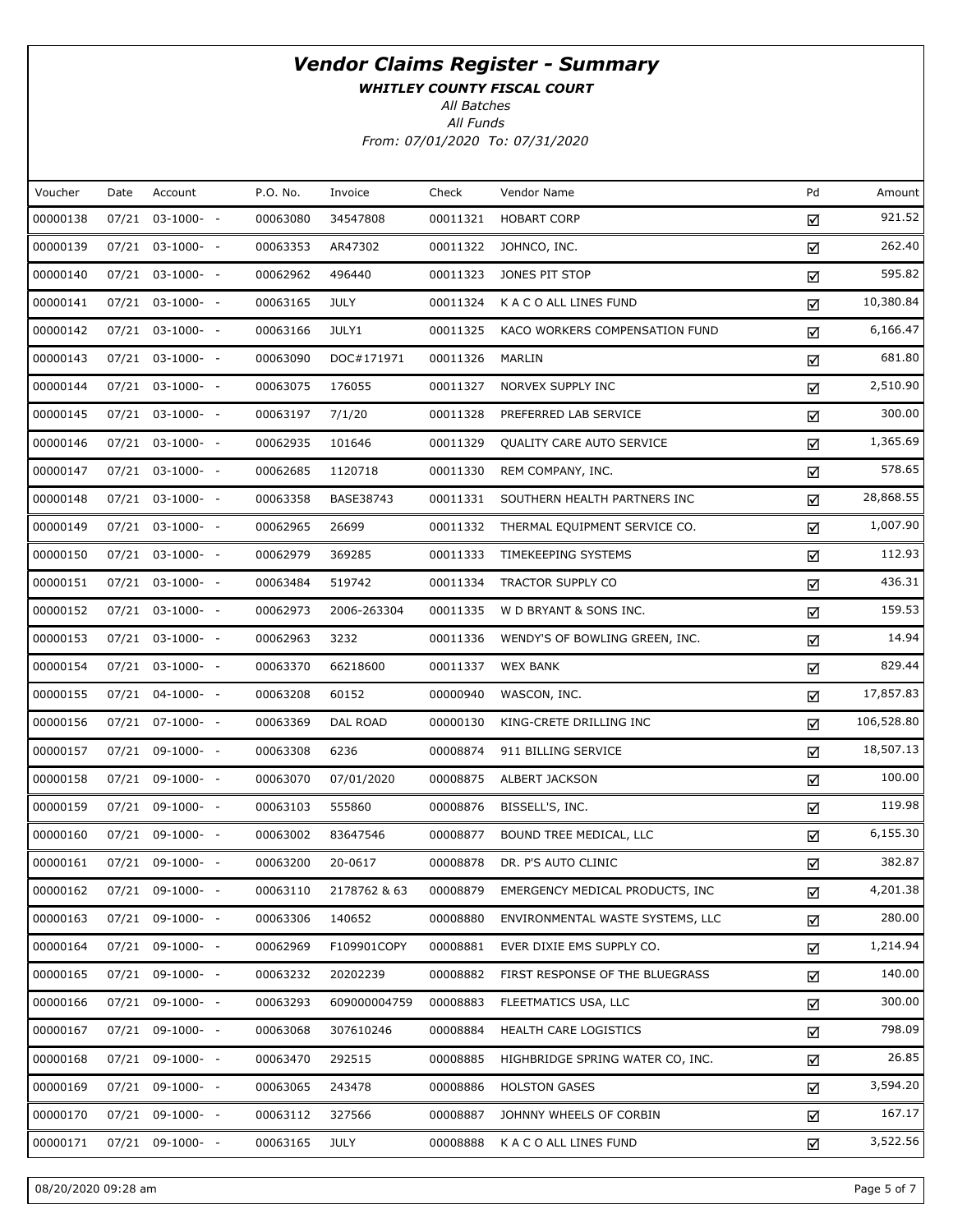WHITLEY COUNTY FISCAL COURT

All Batches

| Voucher  | Date | Account            | P.O. No. | Invoice               | Check    | Vendor Name                          | Pd | Amount    |
|----------|------|--------------------|----------|-----------------------|----------|--------------------------------------|----|-----------|
| 00000172 |      | 07/21 09-1000- -   | 00063166 | JULY1                 | 00008889 | KACO WORKERS COMPENSATION FUND       | ☑  | 7,571.09  |
| 00000173 |      | 07/21 09-1000- -   | 00062997 | 12220200              | 00008890 | KAPA                                 | ☑  | 150.00    |
| 00000174 |      | $07/21$ 09-1000- - | 00063213 | 112471                | 00008891 | LAUREL TERMITE CONTROL               | ☑  | 120.00    |
| 00000175 |      | 07/21 09-1000- -   | 00063079 | 3145130               | 00008892 | LYKINS OIL COMPANY                   | ☑  | 2,282.02  |
| 00000176 |      | $07/21$ 09-1000- - | 00063193 | INV81950              | 00008893 | PRECISION DUPLICATING SOLUTIONS INC  | ☑  | 25.00     |
| 00000177 |      | 07/21 09-1000- -   | 00063197 | 7/1/20                | 00008894 | PREFERRED LAB SERVICE                | ☑  | 480.00    |
| 00000178 |      | $07/21$ 09-1000- - | 00062936 | 101647                | 00008895 | <b>OUALITY CARE AUTO SERVICE</b>     | ☑  | 2,898.93  |
| 00000179 |      | 07/21 09-1000- -   | 00063400 | 7/13/2020             | 00008896 | ROBERT MCBRYDE                       | ☑  | 3,000.00  |
| 00000180 |      | $07/21$ 09-1000- - | 00063111 | 3072988M              | 00008897 | STRYKER MEDICAL                      | ☑  | 2,000.00  |
| 00000181 |      | 07/21 09-1000- -   | 00063102 | 9502745295            | 00008898 | <b>TELEFLEX</b>                      | ☑  | 2,010.50  |
| 00000182 |      | $07/21$ 09-1000- - | 00062978 | 121116528             | 00008899 | ULINE                                | ☑  | 930.05    |
| 00000183 |      | 07/21 09-1000- -   | 00063370 | 66218600              | 00008900 | <b>WEX BANK</b>                      | ☑  | 2,023.68  |
| 00000184 |      | $07/21$ 09-1000- - | 00063074 | 07/20                 | 00008901 | WILLIAMSBURG-WHITLEY CO. AIRPORT BD. | ☑  | 800.00    |
| 00000185 |      | $07/21$ 13-1000- - | 00062983 | 22684                 | 00001021 | ANGEL'S GARAGE                       | ☑  | 60.00     |
| 00000186 |      | $07/21$ 13-1000- - | 00062692 | 3532                  | 00001022 | <b>CANADA AUTO PARTS</b>             | ☑  | 259.67    |
| 00000187 |      | $07/21$ 13-1000- - | 00063135 | GARBAGE TRUC 00001023 |          | CAROLYN WILLIS, COUNTY CLERK         | ☑  | 15.00     |
| 00000188 |      | $07/21$ 13-1000- - | 00063366 | 0012_0015_00          | 00001024 | CITY OF WILLIAMSBURG                 | ☑  | 15,102.83 |
| 00000189 |      | $07/21$ 13-1000- - | 00063386 | 001-00455117          | 00001025 | HOMETOWN IGA #57                     | ☑  | 259.48    |
| 00000190 |      | $07/21$ 13-1000- - | 00063377 | K200847               | 00001026 | K A C O ALL LINES FUND               | ☑  | 4,808.00  |
| 00000191 |      | $07/21$ 13-1000- - | 00063365 | 8994                  | 00001027 | LAUREL RIDGE LANDFILL                | ☑  | 5,538.46  |
| 00000192 |      | $07/21$ 13-1000- - | 00063215 | 7/1/20                | 00001028 | PLEASANT HILL CHURCH OF GOD          | ☑  | 500.00    |
| 00000193 |      | $07/21$ 13-1000- - | 00063211 | 07/01/2020            | 00001029 | U. S. POSTMASTER                     | ☑  | 980.00    |
| 00000194 |      | $07/21$ 13-1000- - | 00063108 | 2006-272341           | 00001030 | W D BRYANT & SONS INC.               | ☑  | 34.47     |
| 00000195 |      | 07/21 13-1000- -   | 00063370 | 66218600              | 00001031 | <b>WEX BANK</b>                      | ☑  | 235.58    |
| 00000197 |      | $07/21$ 23-1000- - | 00063131 | 026046-00             | 00002789 | BISSELL'S, INC.                      | ☑  | 89.75     |
| 00000199 |      | $07/21$ 23-1000- - | 00063096 | 263145                | 00002791 | HIGHBRIDGE SPRING WATER CO, INC.     | ☑  | 16.95     |
| 00000200 |      | $07/21$ 23-1000- - | 00063165 | <b>JULY</b>           | 00002792 | K A C O ALL LINES FUND               | ☑  | 2,866.32  |
| 00000201 |      | $07/21$ 23-1000- - | 00063166 | JULY1                 | 00002793 | KACO WORKERS COMPENSATION FUND       | ☑  | 946.39    |
| 00000203 |      | 07/21 75-1000- -   | 00063356 | 7132020               | 00000395 | WHITLEY COUNTY TOURISM BOARD         | ☑  | 46.11     |
| 00000204 |      | $07/21$ 87-1000- - | 00063299 | 026030-00             | 00005557 | BISSELL'S, INC.                      | ☑  | 114.20    |
| 00000205 |      | $07/21$ 87-1000- - | 00063348 | 280453                | 00005558 | HIGHBRIDGE SPRING WATER CO, INC.     | ☑  | 49.20     |
| 00000206 |      | $07/21$ 87-1000- - | 00063165 | <b>JULY</b>           | 00005559 | K A C O ALL LINES FUND               | ☑  | 6,298.33  |
| 00000207 |      | $07/21$ 87-1000- - | 00063166 | JULY1                 | 00005560 | KACO WORKERS COMPENSATION FUND       | ☑  | 6,000.00  |
| 00000208 |      | 07/21 87-1000- -   | 00063298 | 281432                | 00005561 | <b>KENWAY DISTRIBUTORS</b>           | ☑  | 152.20    |